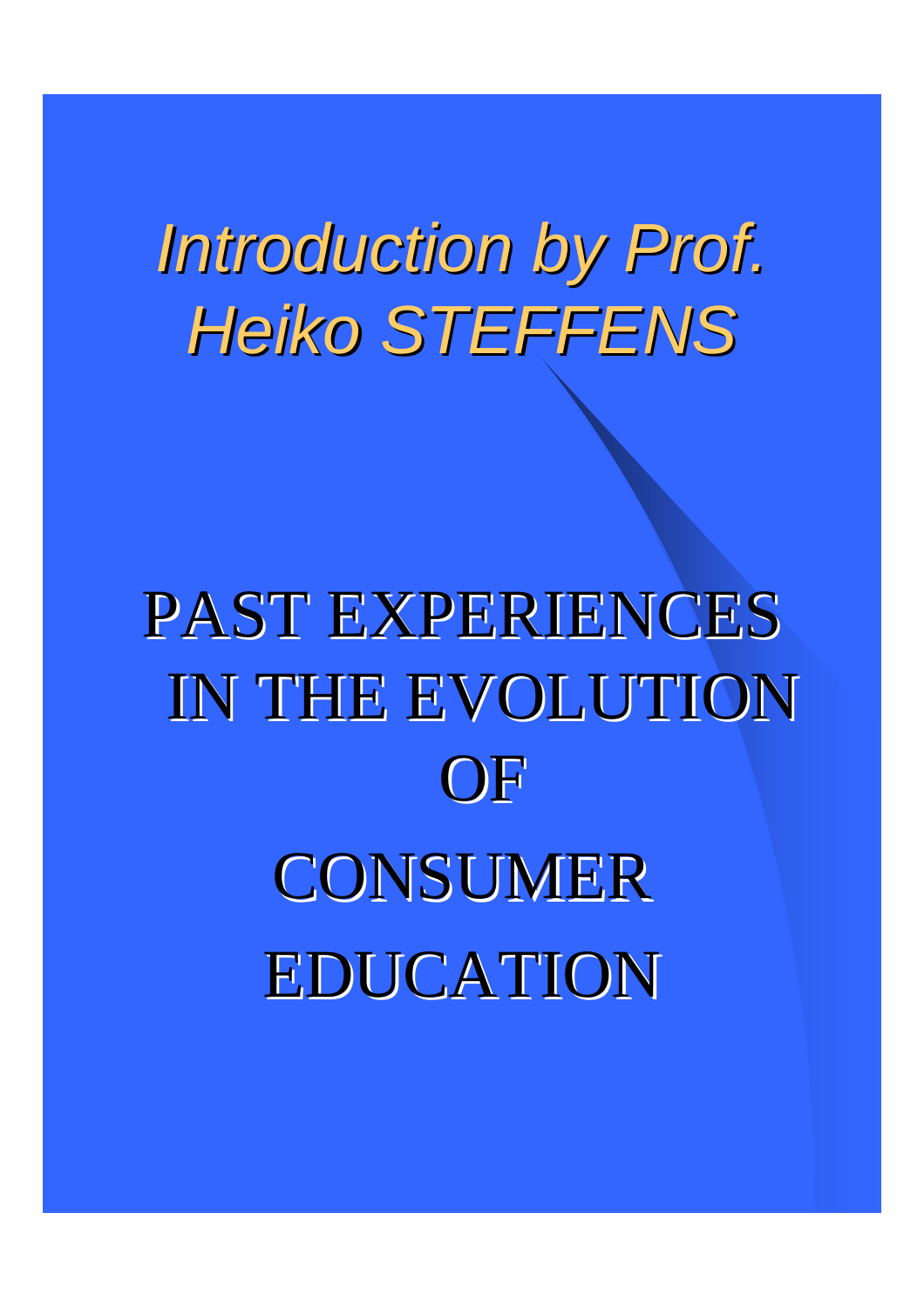# *What we campaign What we campaign for?*

More pupils must be attracted into consumer education

No young person should leave the educational system without basic training in consumer education

Where appropriate, consumer of all age-groups should be retrained towards coping with new developments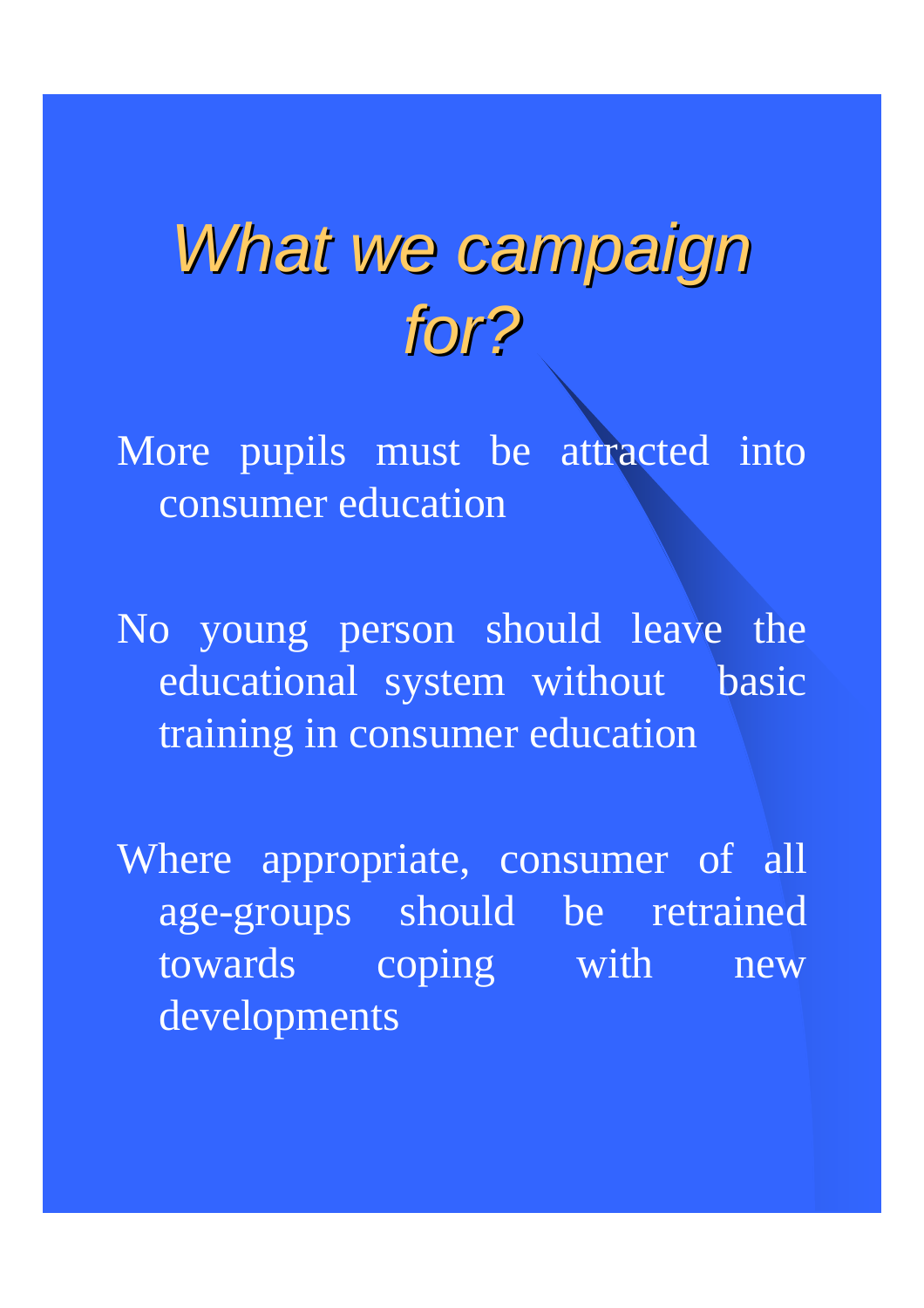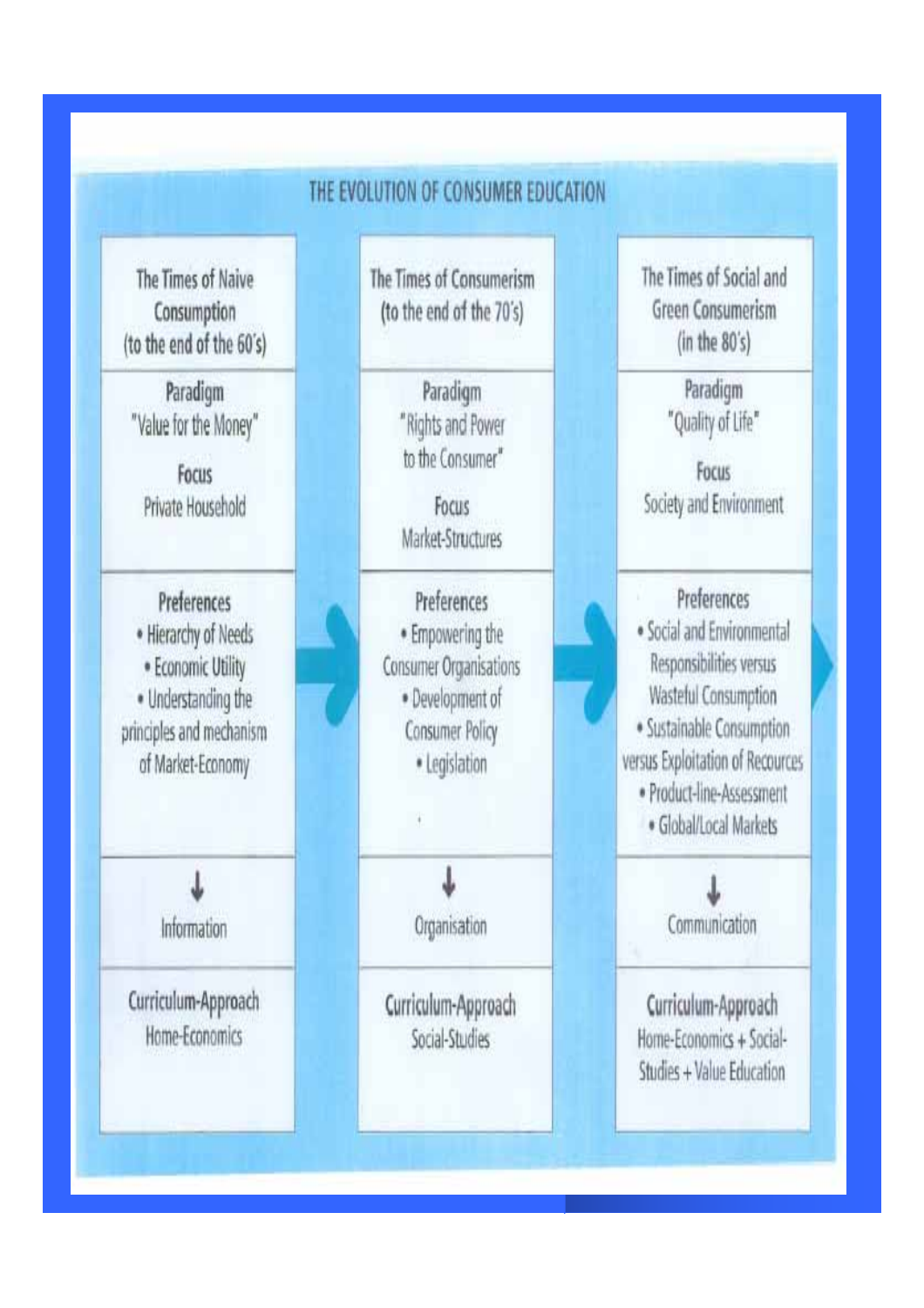# **The Times of Naive Consumption** (to the end of the  $60's$ )

# Paradigm "Value for the Money"

# **Focus** Private Household

**Preferences** • Hierarchy of Needs **• Economic Utility** · Understanding the principles and mechanism of Market-Economy



Curriculum-Approach Home-Economics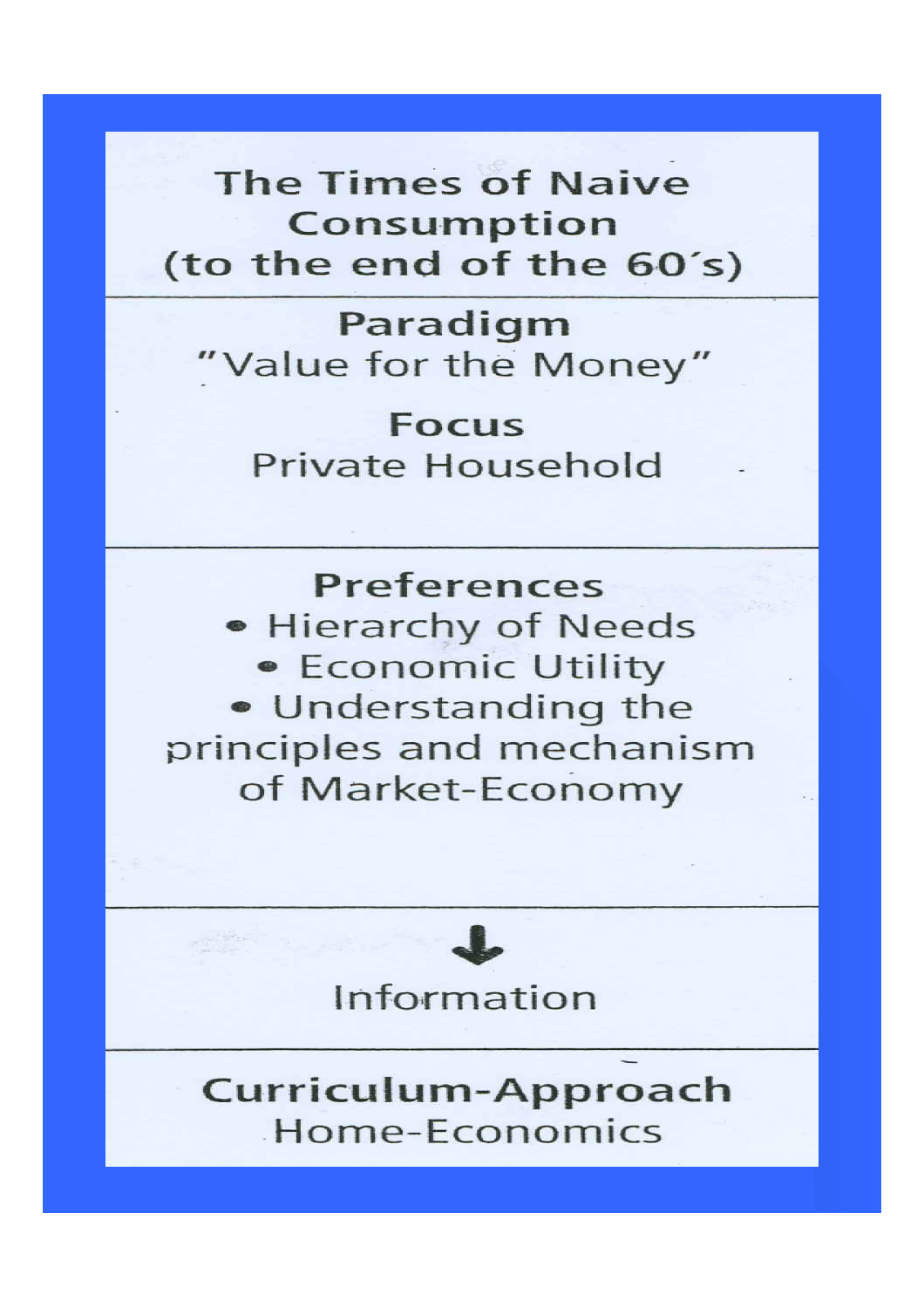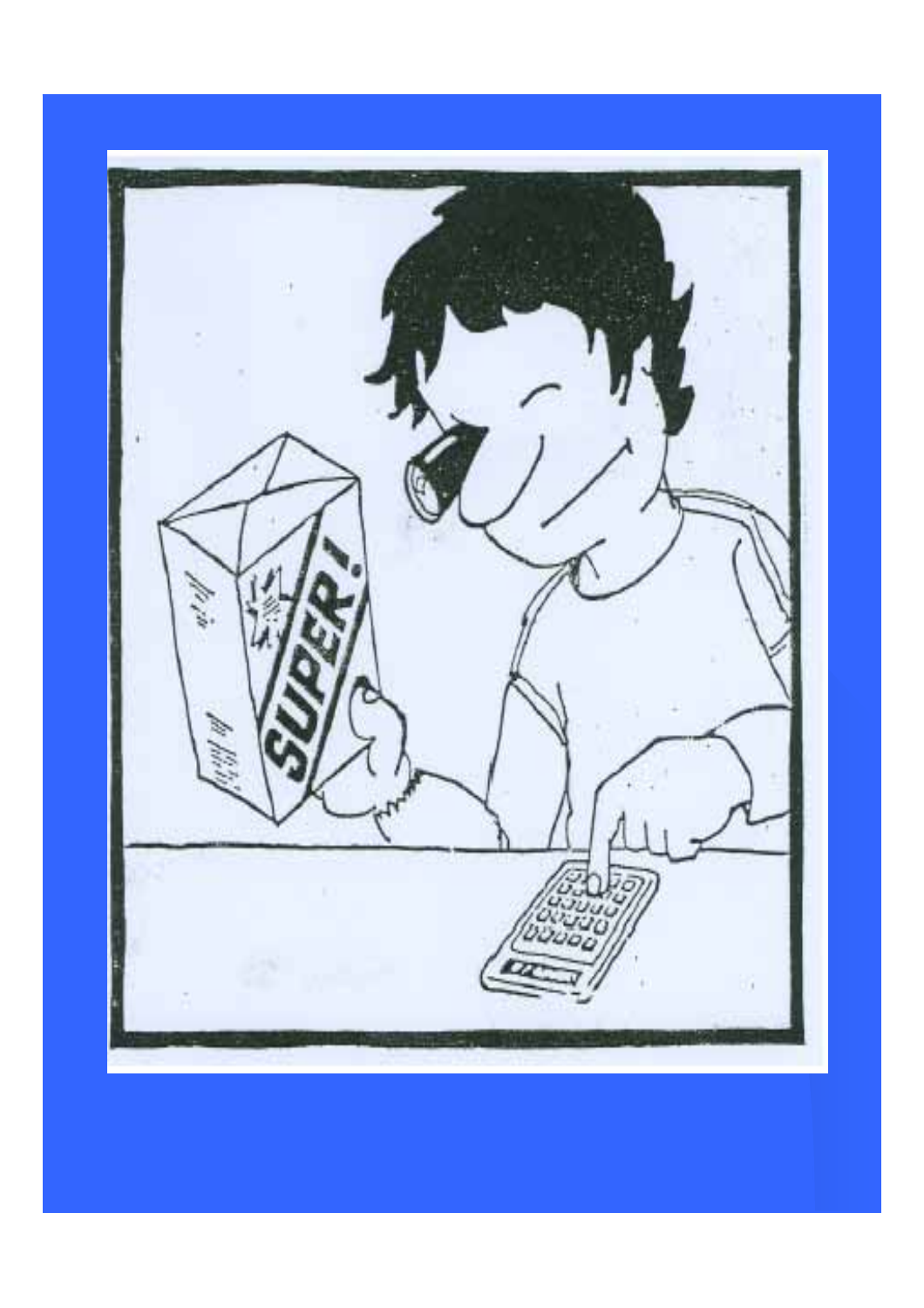## The Times of Consumerism (to the end of the 70's)

Paradigm "Rights and Power to the Consumer"

**Focus** Market-Structures

Preferences • Empowering the **Consumer Organisations** · Development of **Consumer Policy** • Legislation



### Organisation

Curriculum-Approach Social-Studies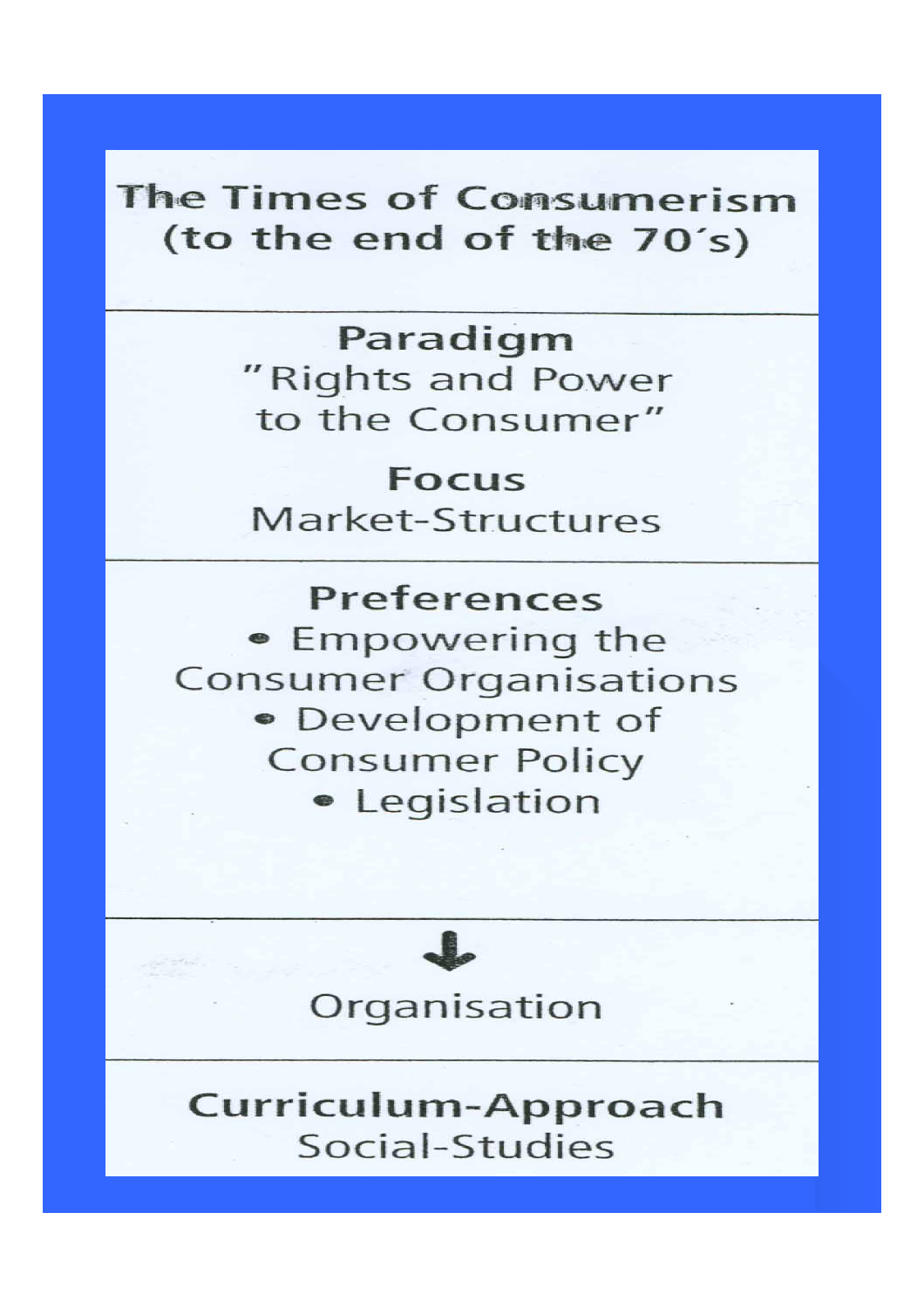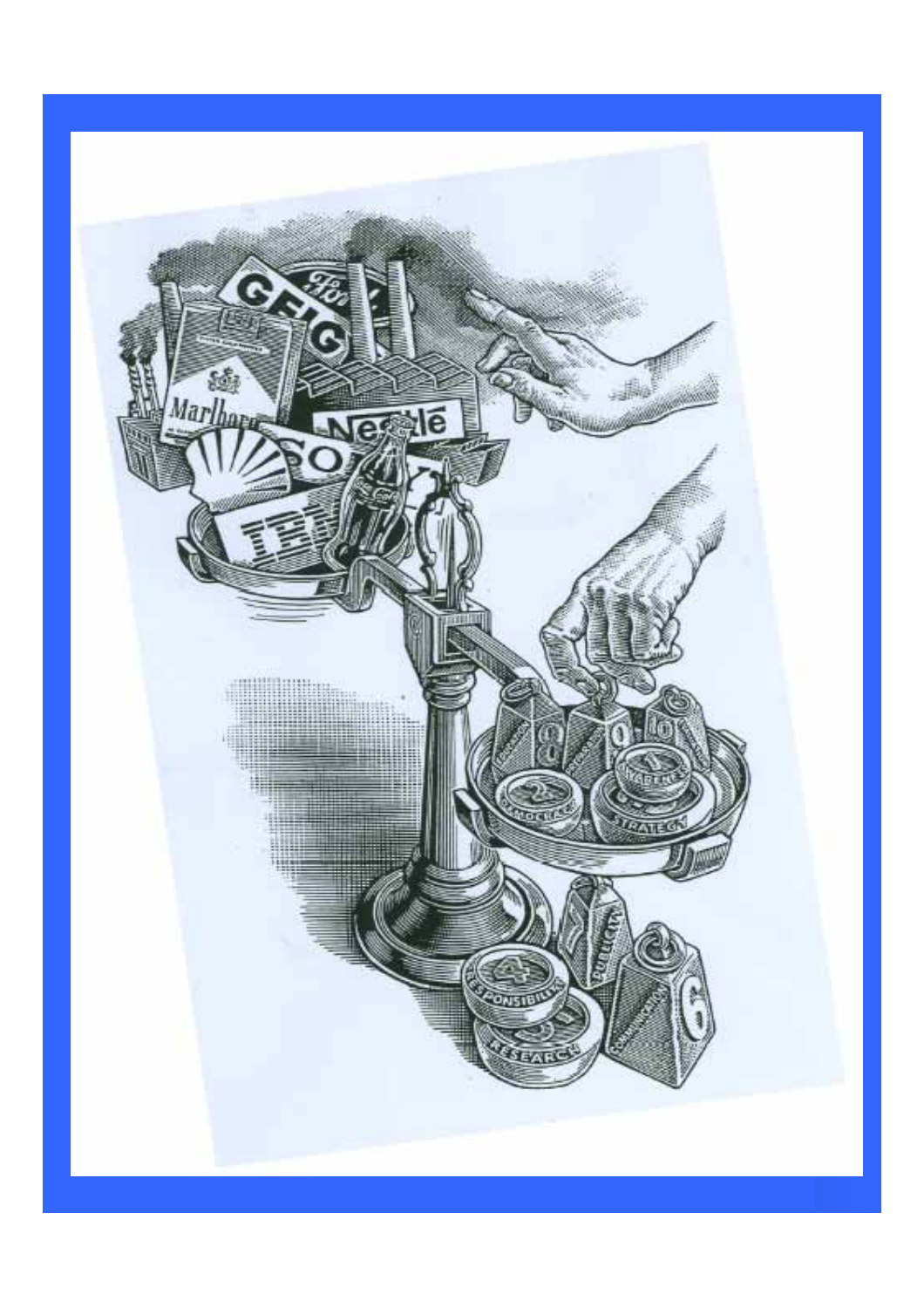### The Times of Social and **Green Consumerism**  $(in the 80's)$

### Paradigm "Quality of Life"

**Focus** Society and Environment

#### **Preferences**

• Social and Environmental Responsibilities versus **Wasteful Consumption** • Sustainable Consumption versus Exploitation of Recources · Product-line-Assessment · Global/Local Markets



Curriculum-Approach Home-Economics + Social-Studies + Value Education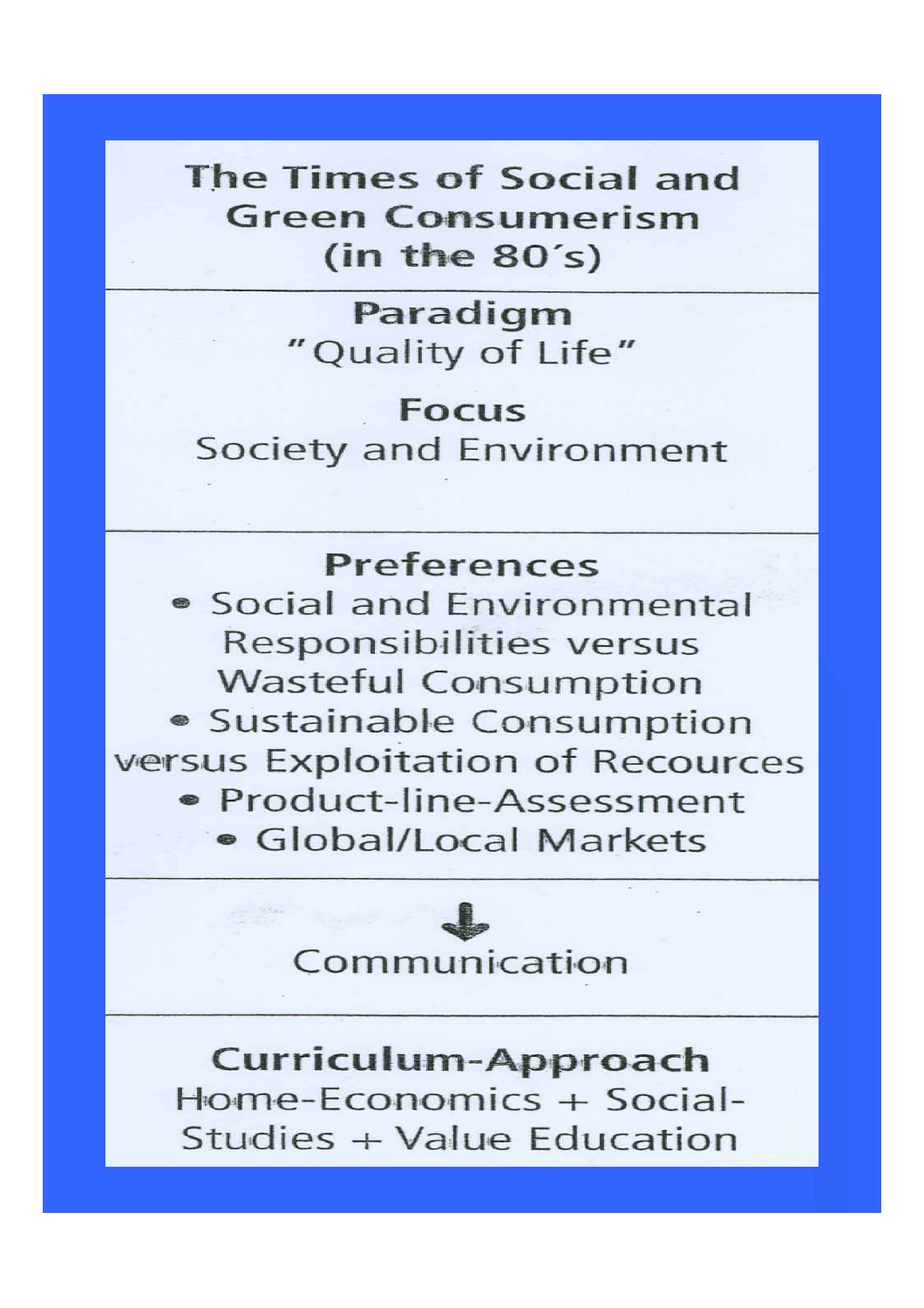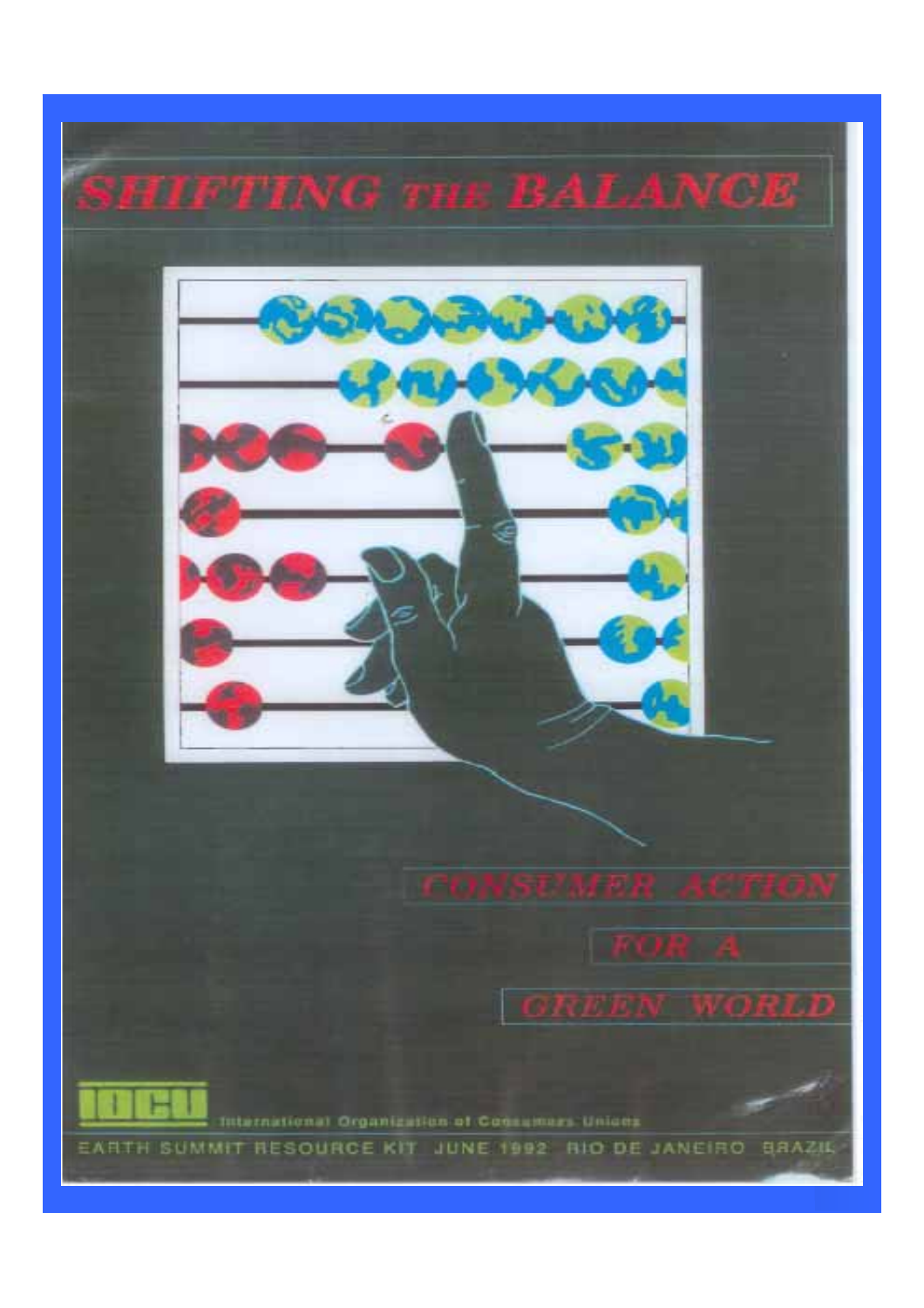#### The Sustainable Consumption Commodity Basket

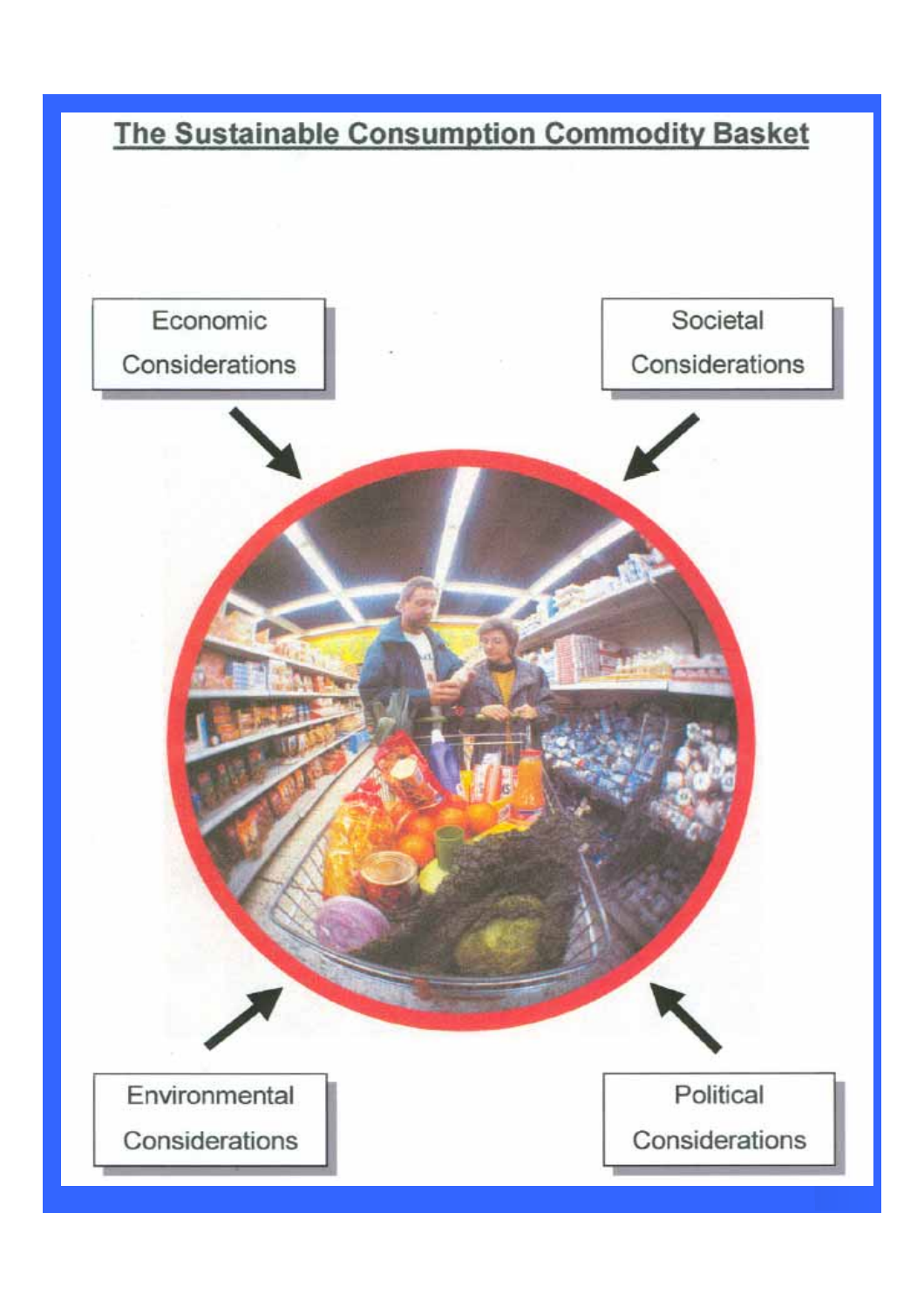The Times of Safety-Concerns (since the 90's)

> Paradigm "Farm to Fork"

Focus Food and Feed Production

#### Preferences

- The food chain under scrutiny
- GM food, functional food
- Emphasis on the right to choose
- Mandatory labelling
- International regulatory mechanism (Codex Alimentarius, WTO, European Food Authority etc.
- Seasonal/regional origins

# Evaluation

Curriculum Approach Biology + Nutrition Education + Home Economics + Social Studies

The Times of Safety-Concerns (since the 90's)

> Paradigm "Web of Trust"

Focus Consumers @ shopping

#### Preferences

- Effective safety policy
- Emphasis on choice and convenience
- Strict privacy policy
- High ease and low cost access for all
- @ guidelines for B2C consumers
- High standards of consumer protection

Selection and Interaction

Curriculum Approach IT-Education + Home Economics + Social Studies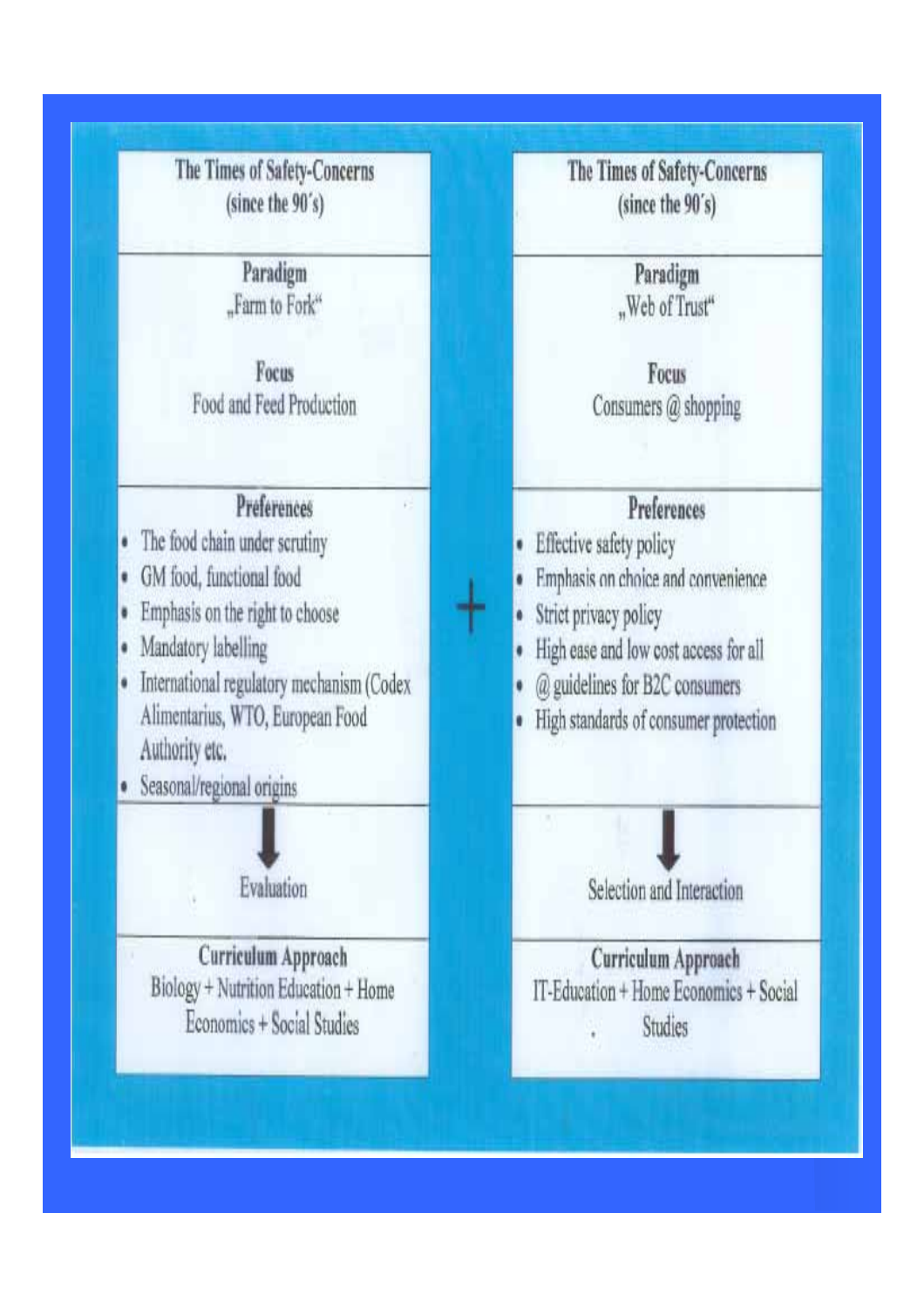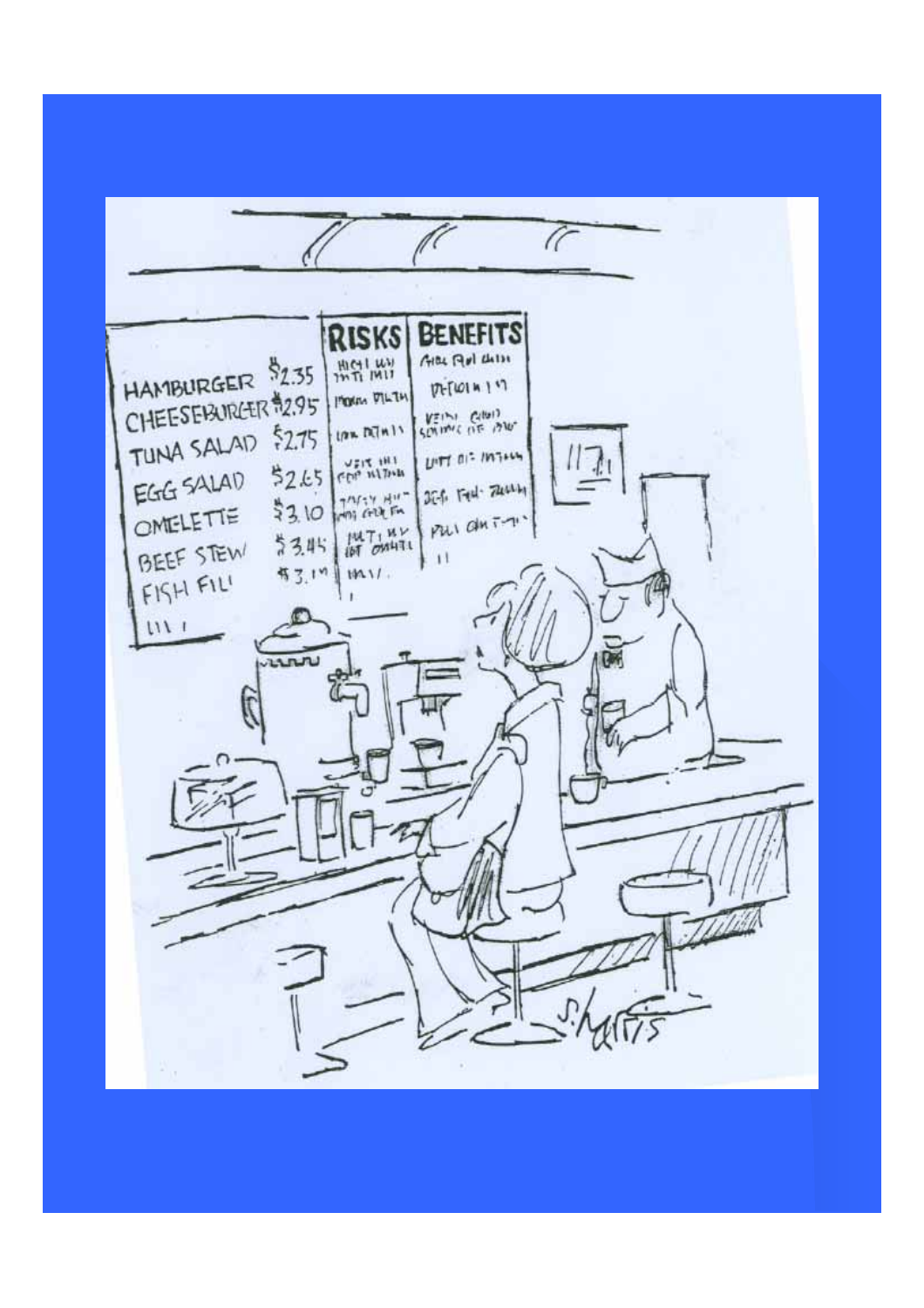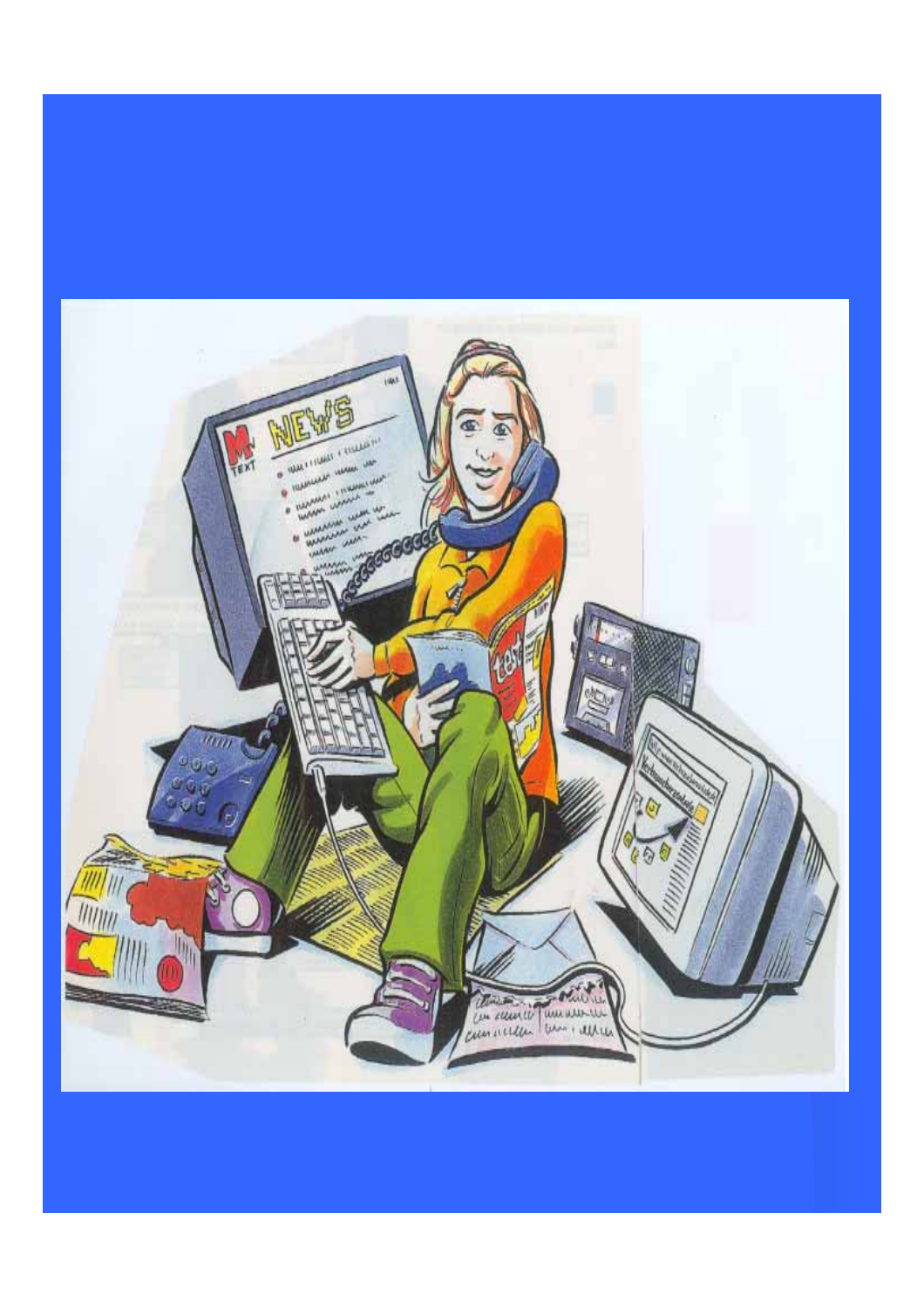# Civil society Interests of consumers

#### **Paradigm**

z « Consumer citizenship civilises market-economy » z **Focus: The active citizen** z **Preferences:**

The tragedy or the sustainability of the commons

Incentives and disincentives for the active participation of citizens in public affairs

CoRe-comptences: commitment and responsability; self-confidence and courage; tolerance and solidarity; critical awareness and knowledge

Policy instruments of citizens: from petitions to press-releases; from complaints to collective campaigns; from individual action to a civil society organisation

Market economy, civil society, state institutions and democracy

#### z **Curriculum Approach**

z Civics, Social Studies, Consumer Education, Citizenship Education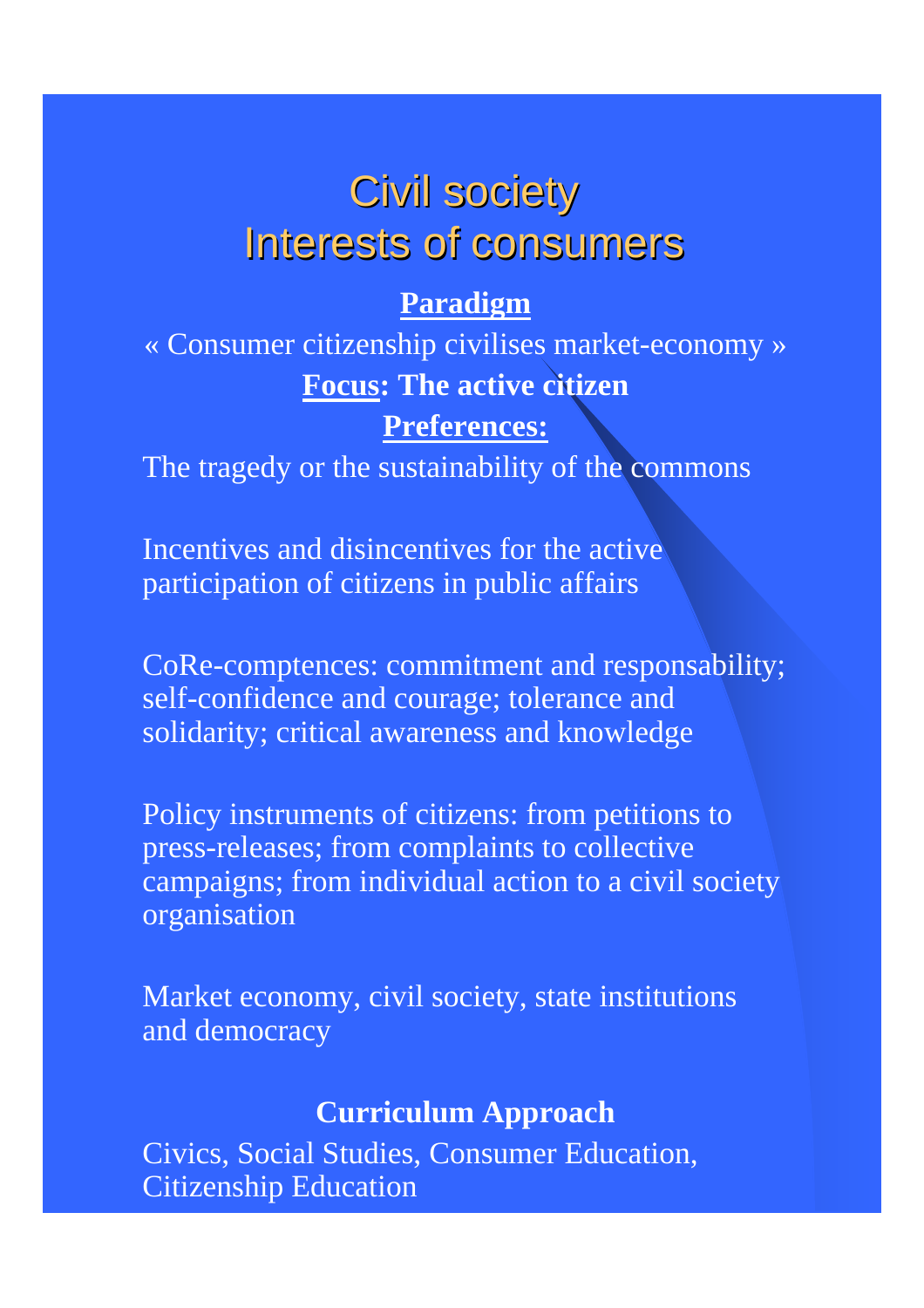*Principles of Principles of Methodology Methodology*

 Use active and investigational methodologies such as projects, case-studies, role-playing and stimulation games which involve personal research and make use of information and material provided by consumerorganisations and test-institutes, etc.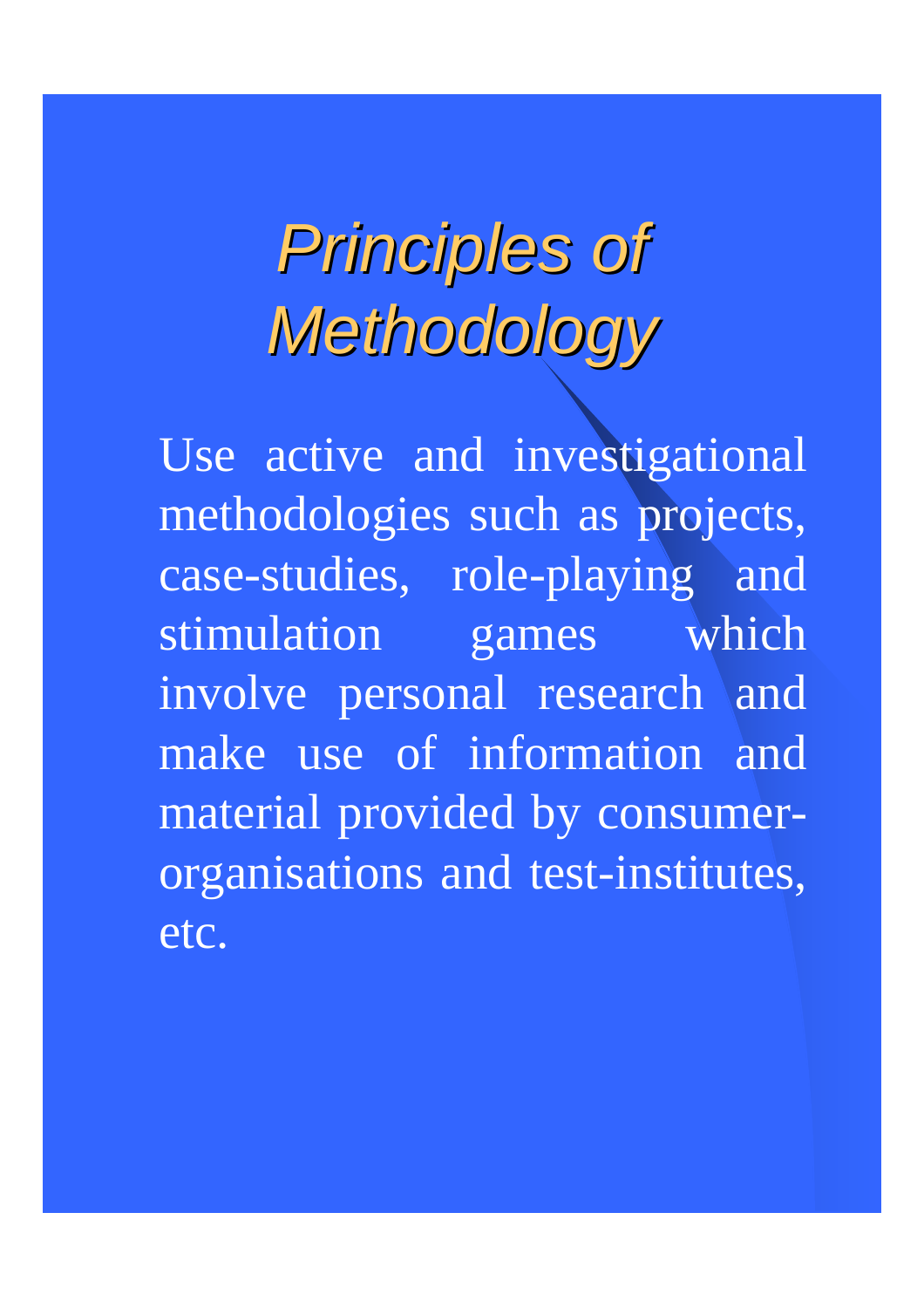*Principles of Principles of Methodology Methodology*

Encourage pupils to participate in extra-curricular activities such as events linked to consumer and environment protection organisations. Encourage them to participate in contests and competitions such as « Young Consumers Test Good and Services »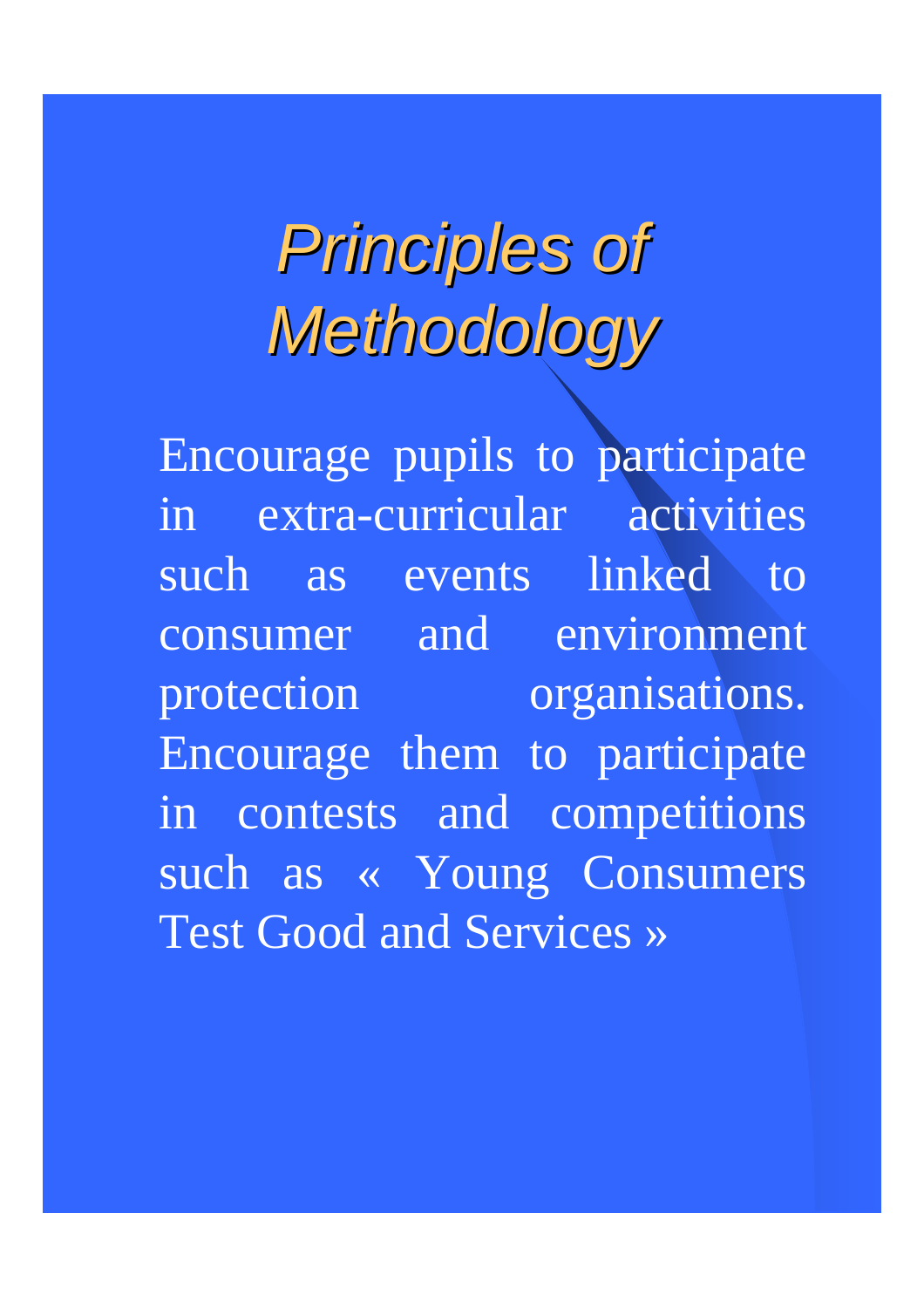*Principles of Principles of Methodology Methodology*

Use primary sources and materials and personnel from non-school organisations, e.g. consumer organisations from your own or other countries

Prepare pupils to become familiar with consumer organisations by class-visits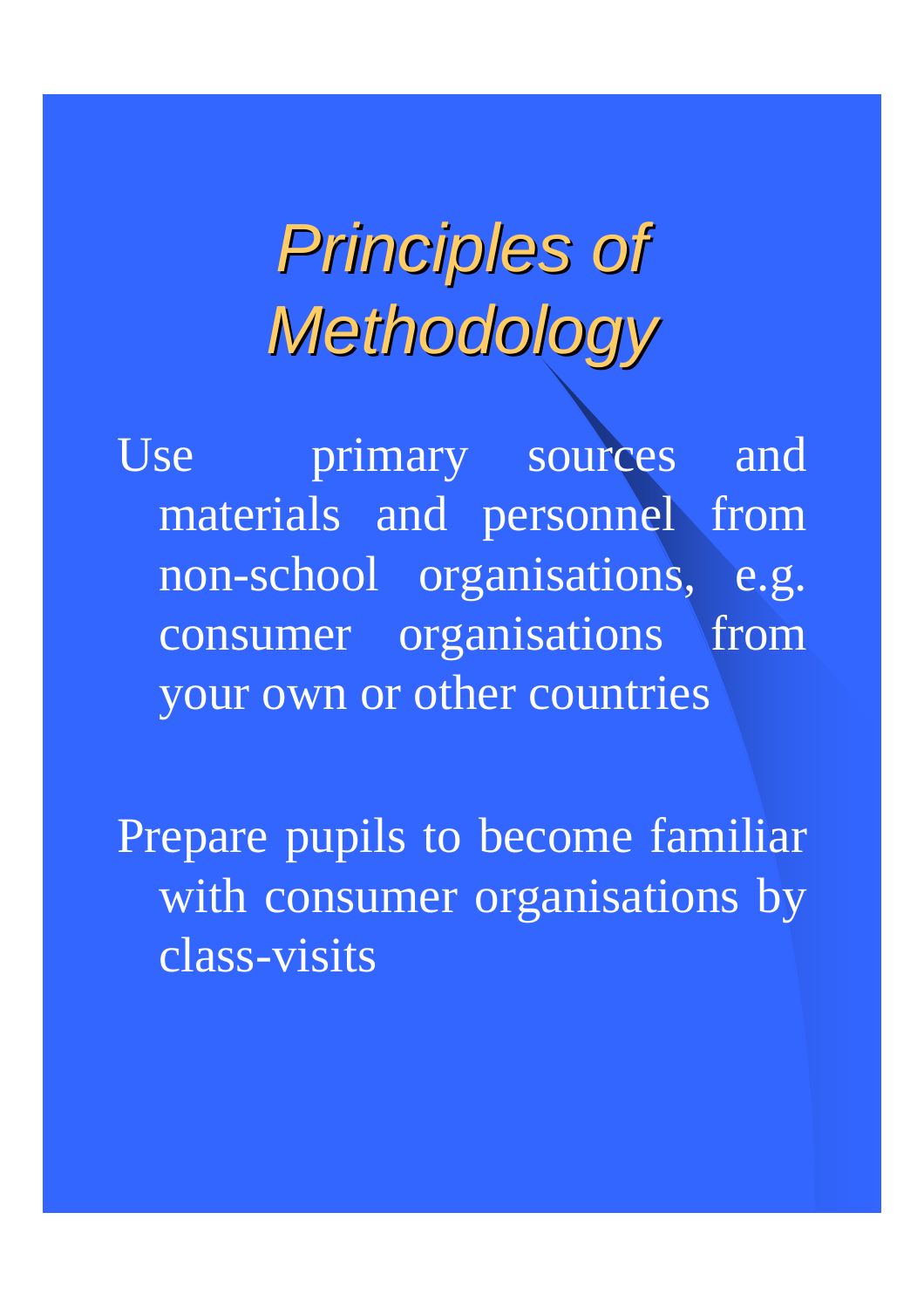#### **APPENDIX 2**

#### "A Topic Web"

Developed by Consumers International, Regional Office of Asia and the Pacific